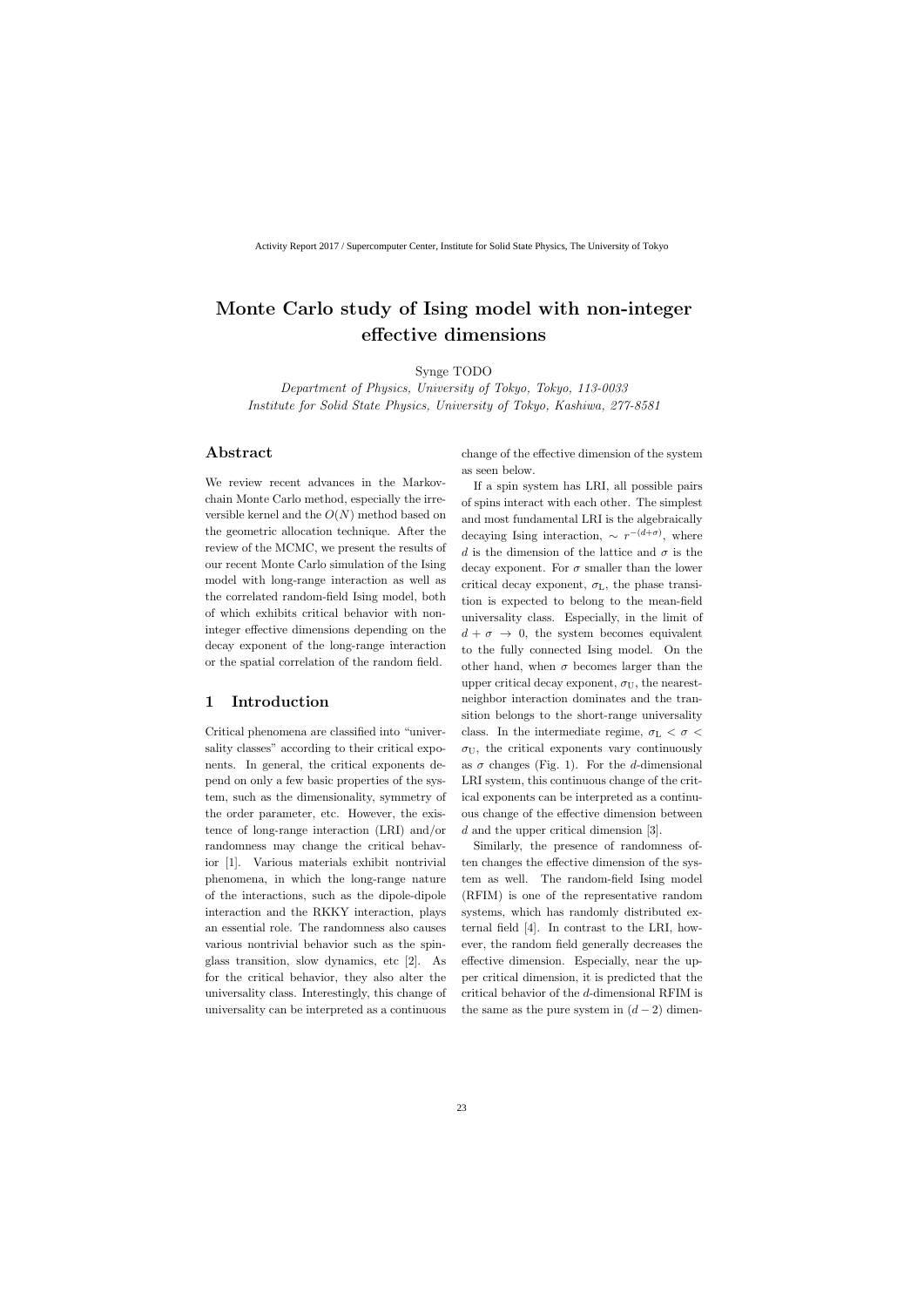Activity Report 2017 / Supercomputer Center, Institute for Solid State Physics, The University of Tokyo



Figure 1: Schematic universality phase diagram of the Ising model with LRI. In the intermediate region, the effective dimension increases as  $\sigma$  decreases.

sions. This phenomena is called "dimensional reduction" [5]. Moreover, it is expected that the spatial correlation between random fields can further decrease the effective dimension. For the spatial correlation that decreases algebraically with exponent  $d - \rho$ , the renormalization group study predicts that the upper critical dimension  $D_{\text{U}}$  and the lower critical dimension  $D_{\rm L}$  become as  $D_{\rm U} = d_{\rm U} + \rho$  and  $D_{\rm L} = d_{\rm L} + \rho$ , respectively, for  $\rho \geq 0$ , where  $d_{\rm U} = 6$  and  $d_{\rm L} = 2$  are those for uncorrelated random field [6]. This means that the effective dimension  $D$  of the  $d$ -dimensional RFIM with correlation exponent  $\rho$  is given by  $d - \rho$ , if we interpolate the effective dimension linearly between the lower and upper critical dimensions.

In this article, after a brief review of recent advances in the Markov-chain Monte Carlo method, we will present our results of extensive Monte Carlo simulation on the spin systems with LRI and the spatially correlated RFIM.

## 2 Advances in Markov-chain Monte Carlo method

The Markov-chain Monte Carlo (MCMC) method is one of the most powerful algorithms for numerical simulations in many re-



Figure 2: Schematic universality phase diagram of the  $O(n)$  spin model with correlated random-field proposed (taken from Ref. [1]). For  $\rho > 0$ , the effective dimension decreases linearly as  $\rho$  increases.

search fields, such as the statistical physics, particle physics, chemistry, biology, informatics, finance, etc. In principle, the method can achieve statistically exact sampling asymptotically as long as the Markov chain satisfies the (total) balance and the ergodicity. Since the invention of the Metropolis algorithm in 1953, the detailed balance condition, a.k.a. reversibility, has been additionally imposed in most practical simulations as a sufficient condition for the total balance. Under the detailed balance condition, we enforce that every elementary transition should balance with its inverse process. Although a Markov chain satisfying the balance condition and ergodicity can generate random variables, or configurations, according to the target probability distribution, the MCMC method often suffers from strong correlation between successive samples in practice, which causes slow convergence and reduction in the effective number of samples. In other words, the strong autocorrelation may introduce systematic error as well as the increase of statistical error.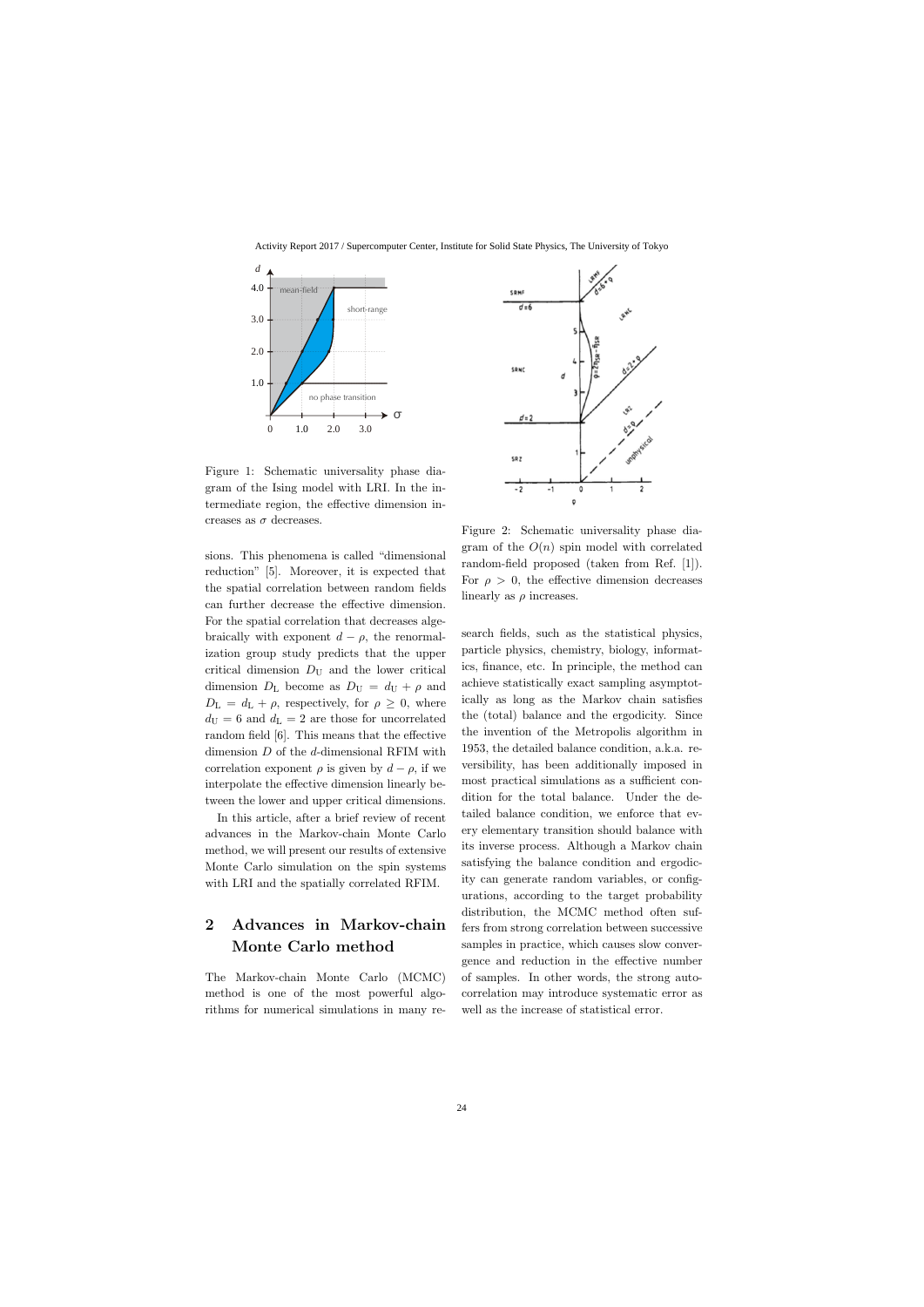In generally, we should take the following five key points into account in order to achieve efficient MCMC sampling:

- i) Representation (definition of "configurations").
- ii) Choice of ensemble (weight of configurations).
- iii) Generation of candidate configurations from the current configuration.
- iv) Choice of transition kernel (probability), given a set of candidate configurations.
- v) Algorithm for choosing a configuration according to transition probability.

From the viewpoint of the ergodicity, i), ii) and iii) are essential. In the quantum Monte Carlo method, for example, the non-local cluster update method [7], in which a world-line configuration is updated globally thorough a graph configuration, is often used. Another major technique is the worm algorithm [8, 9], where we introduce a pair of defects into the worldline configurations, to relax the strong restriction and recover the ergodicity. These techniques often reduce the correlation time drastically by orders of magnitude as well especially near the phase transition point.

More recently, from viewpoint iv), the importance of breaking the reversibility has been discussed intensively. In Ref. [9], we have shown that it is generally possible to construct an irreversible transition kernel by using the geometric allocation technique, and also that it can indeed reduce the auto-correlation drastically in many relevant cases by minimizing the rejection probability. The concept of breaking the reversibility can be applied not only to the elementary transition but also to the chain of events (or updates) [9, 10], where the global stochastic flow is introduced in the phase space and the Markov chain is further accelerated.

The technique of geometric allocation for the probability even improves the algorithm for choosing configuration [viewpoint v)]. Indeed, it is possible to draw a random number according to arbitrary probability distri-



Figure 3: Scaling plot of the magnetization squared for the 1D transverse-field Ising model with  $\sigma = 1$  and  $\Gamma = 1$  (taken from Ref. [12]).

bution in a constant time by using Walker's method of aliases. This method, together with the space-time interchange technique, can reduce the computational time especially for the case where the number of candidates is large, such as models with LRI [11]. In the naive implementation of the Metropolis algorithm or the Swendsen-Wang algorithm, the total cost of one Monte Carlo step for N spins is proportional to  $N^2$ . However, since the interaction becomes weaker as the distance increases, one may reduce the computational cost from  $O(N^2)$  to  $O(N)$  without introducing any approximation [12]. The present  $O(N)$ technique can be generalized to the quantum Monte Carlo method as well as the extended ensemble methods, such as the exchange Monte Carlo, multi-canonical method, and Wang-Landau sampling, etc.

## 3 Ising model with long-range interaction

#### Transverse-field Ising model

In this section, we first consider the onedimensional (1D) transverse-field Ising model,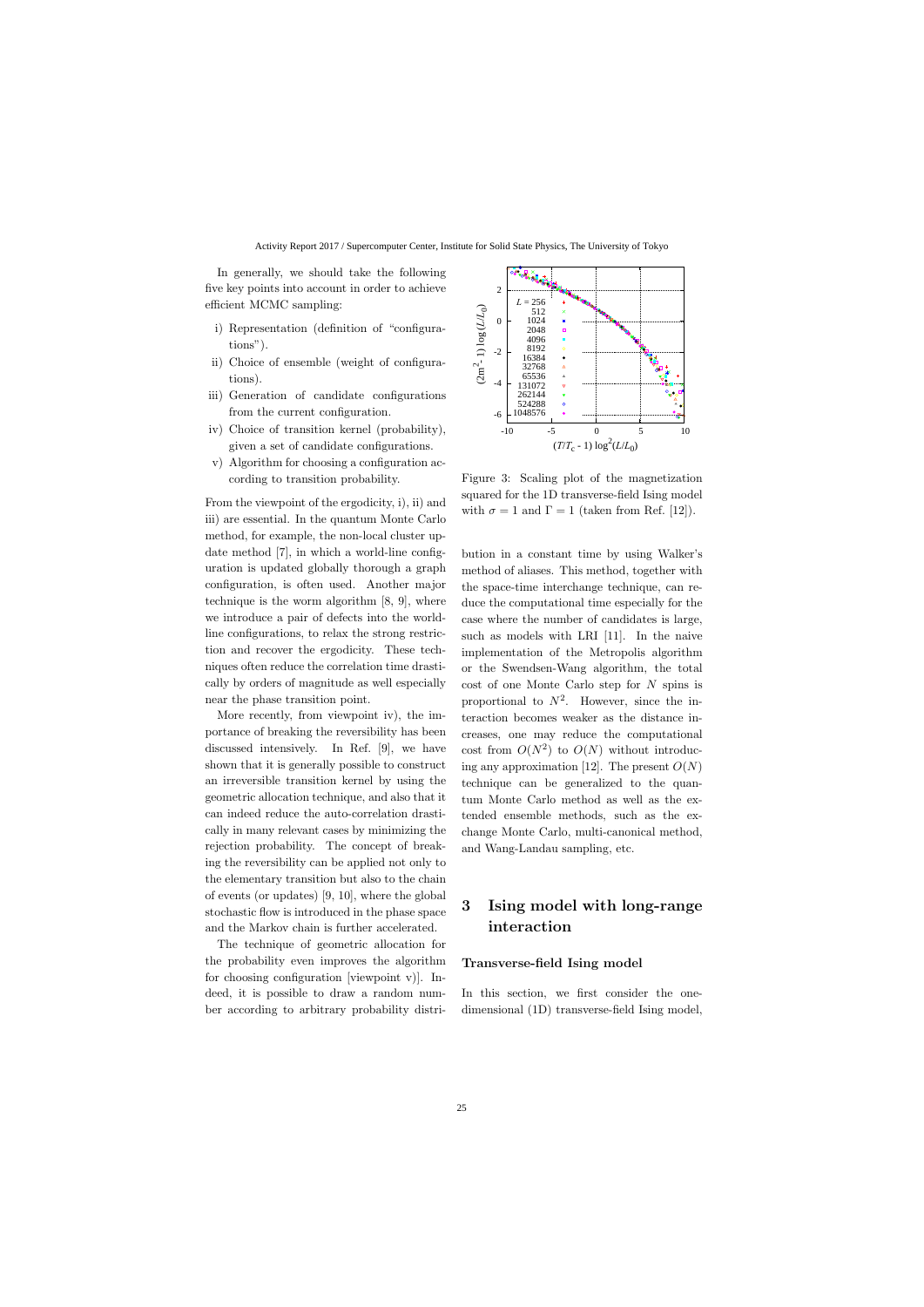whose Hamiltonian is defined as

$$
\mathcal{H} = -\sum_{i < j} J_{ij} \sigma_i^z \sigma_j^z - \sum_i \Gamma \sigma_i^x \tag{1}
$$

with

$$
J_{ij} = r_{ij}^{-(1+\sigma)}.\tag{2}
$$

In the absence of the transverse field, Γ, this model reduces to the classical Ising chain. In the classical case, the lower and upper critical decay exponents are known as  $\sigma_{\rm L} = \frac{1}{2}$  $rac{1}{2}$  and  $\sigma_U = 1$ , respectively. When  $\sigma > \sigma_U$ , there is no finite-temperature phase transition.

At  $\sigma = \sigma_U$ , however, it is known that the system exhibits a Kosterlitz-Thouless (KT) phase transition at a finite temperature [13]. This KT transition is expected to persist, as long as  $\Gamma$  is sufficiently small. In Fig. 3, the system size and the temperature dependence of the magnetization squared,  $m^2$ , is shown for the quantum case,  $\Gamma = 1$ . Surprisingly, all the data with different system sizes (from  $L = 2^8$  to  $2^{20}$ ) collapse on a single curve, by rescaling the temperature and the magnetization squared as  $(T/T_c) \log^2(L/L_0)$ and  $(2m^2 - 1) \log(L/L_0)$ , where T is the temperature, and  $T_c$  and  $L_0$  are determined as 1.38460(25) and 0.26(10), respectively, by using the least-squares fitting. This logarithmic scaling behavior strongly suggests that the KT transition in the classical case is robust against the quantum fluctuation, though the transition temperature becomes lower  $T_c = 1.52780(9)$ for  $\Gamma = 0$ .

At critical transverse field  $\Gamma_c$ , the finitetemperature KT transition vanishes, at which a quantum multicritical point emerges. By the finite-size scaling analysis, we evaluated as  $\Gamma_c \simeq 2.5236$ , and found that the spin gap  $\Delta$ and the susceptibility  $\chi$  at  $\Gamma_c$  are scaled as  $\Delta =$  $L^{-z}f(L^zT)$  and  $\chi = L^{\gamma}g(L^zT)$ , respectively, with the dynamical exponent  $z = 0.501$  and the exponent for the susceptibility  $\gamma/\nu = 0.99$ . These value are consistent with the predicted value  $z = 0.5$  and  $\gamma/\nu = 1$  by the renormalization group analysis [14].



Figure 4: Ground-state phase diagram of the 1D transverse-field Ising model. In the shaded region, there occurs a finite-temperature transition.

In Fig. 4, we present the ground state phase diagram of the transverse field Ising model with LRI obtained by the quantum Monte Carlo simulation. In the limit of  $\sigma = \infty$ , the present model is reduced to the nearest neighbor Ising model, where the quantum phase transition of the classical twodimensional (2D) Ising universality occurs at  $\Gamma = 1$ . As  $\sigma$  decreases, the critical transverse field increases. We found that, for  $\sigma \geq 2$ , the universality class of the quantum phase transition is the same as the 2D classical Ising universality, whereas the critical exponents, z and  $\gamma/\nu$ , start to deviate continuously from the 2D classical Ising values for  $\sigma < 2$ .

### Critical decay exponent in two dimensions

Nest, we discuss the classical 2D case  $(d = 2)$ and  $\Gamma = 0$ ). While there is a consensus that  $\sigma_{\rm L}$  =  $d/2$  = 1 in 2D, there still remain theoretical as well as numerical discussions about the upper critical decay exponent  $\sigma_{\text{U}}$  [15, 16, 17, 18, 19, 20, 21]. One of the largest difficulty in the numerical analysis of the present model is the large finite-size corrections to the scaling in the vicinity of the critical decay exponent. To overcome this problem,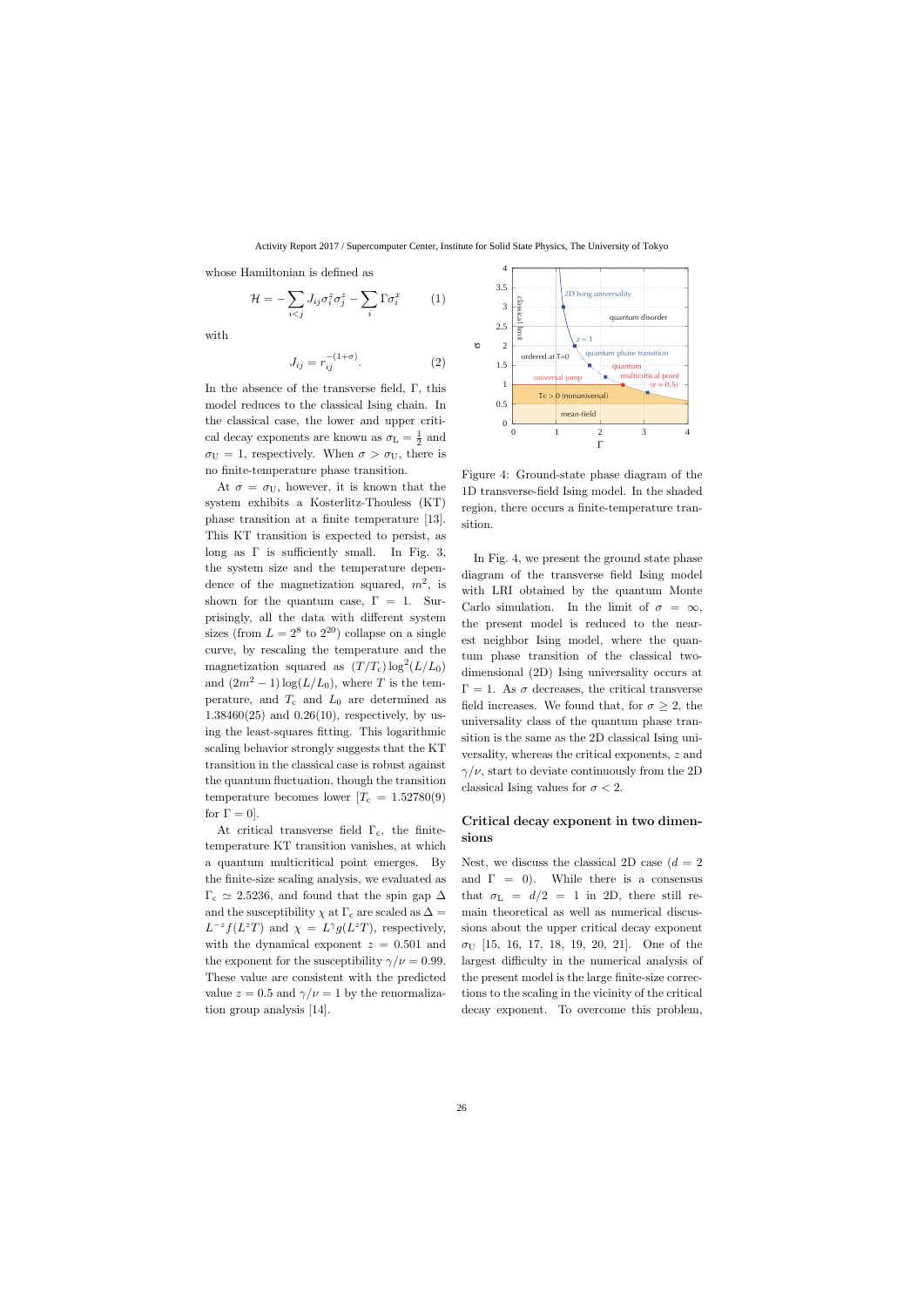

Figure 5: System-size dependence of the conventional Binder ratio Q and the self-combined Binder ratio  $S_{\rm SR}$  at  $\sigma = 7/4$ . The solid lines denotes the result of least-squares fitting to  $A + aL^{-b}$ .

instead of the critical exponents, we use the value of the Binder ratio,  $Q = \langle m^2 \rangle^2 / \langle m^4 \rangle$ . The Binder ratio at the critical point, which is also referred to as the universal ratio, does not depend on the system size and takes a universal value, since it is the ratio of two physical quantities that have the same anomalous dimension. It can be calculated more accurately than the critical exponents, which leads to more reliable identification of the universality class [22].

In order to further suppress the finite-size corrections, we introduce another quantity, named the "self-combined Binder ratio",

$$
S(T,L) = \frac{1}{Q_{\infty}}Q(T,L) + Q_{\infty}\frac{1}{Q(T,L)} - 2,
$$
\n(3)

where  $Q_{\infty}$  denotes the universal ratio. This quantity is a linear combination of  $Q$  and  $Q^{-1}$ . It is easily seen that regardless of the form of the correction term in Q at the critical point, the leading correction of the universal ratio is removed automatically if  $Q_{\infty}$  is chosen as the exact universal ratio [23]. Indeed, we already know the precise value of the universal ratio for the mean-field universality and the 2D shortrange Ising universality as  $Q_{\text{MF}} = 0.456947$ and  $Q_{\rm SR} = 0.856216$ , respectively [24, 25].

By using the  $O(N)$  Swendsen-Wang cluster

algorithm [12], we simulate the 2D Ising model up to  $L = 4096$  for  $\sigma = 0.8, 0.9, \cdots, 1.9, 2.0$ and perform the finite-size scaling analysis. In Fig. 5, we show the system-size dependence of the (standard) Binder ratio Q and the selfcombined Binder ratio  $S_{\rm SR}$  at  $\sigma = 7/4$ . For the definition of  $S_{\rm SR}$ , we use the universal ratio for the short-range Ising universality,  $Q_{\rm SR}$  = 0.856216. We observe that the self-combined Binder ratio converges rapidly to zero. This strongly supports that the assumed value for  $Q_{\infty}$  is correct, that is,  $\sigma = 7/4$  belongs to the short-range universality. We also confirmed that the extrapolated value of  $S_{\rm SR}$  grows as  $\sim (7/4 - \sigma)^2$  for  $\sigma < 7/4$ . Thus, we conclude that the upper critical decay exponent is  $\sigma_{\text{U}} = 7/4$  for  $d = 2$  [23].

On the other hand, the conventional Binder ratio Q is extrapolated to some different value from  $Q_{\rm SR}$ . This is due to the existence of strong (likely logarithmic) corrections at the critical decay exponent. We also confirmed that at  $\sigma = 1$ ,  $S_{\text{MF}}$  converges to zero, whereas Q shows slow convergence.

## 4 Random-field Ising model with spatial correlation

#### Correlated random field

In this section, we discuss the dimensional reduction in the random-field Ising model with spatial correlation. We consider the Gaussian random fields with algebraically long-range correlation,

$$
P(h_i) = \frac{1}{\sqrt{2\pi}h_R} \exp[-h_i^2/2h_R^2]
$$
(4)  

$$
C_{ij} = \langle\langle h_i h_j \rangle\rangle = \begin{cases} h_R^2 & \text{for } i = j\\ a h_R^2 / r_{ij}^{d-\rho} & \text{otherwise,} \end{cases}
$$
(5)

where  $\langle \langle \cdot \rangle \rangle$  denotes the average over the random field realizations. The random-field generation is accomplished by the decomposition of  $(L^d \times L^d)$  correlation matrix C. Let us consider the factorization of the positive definite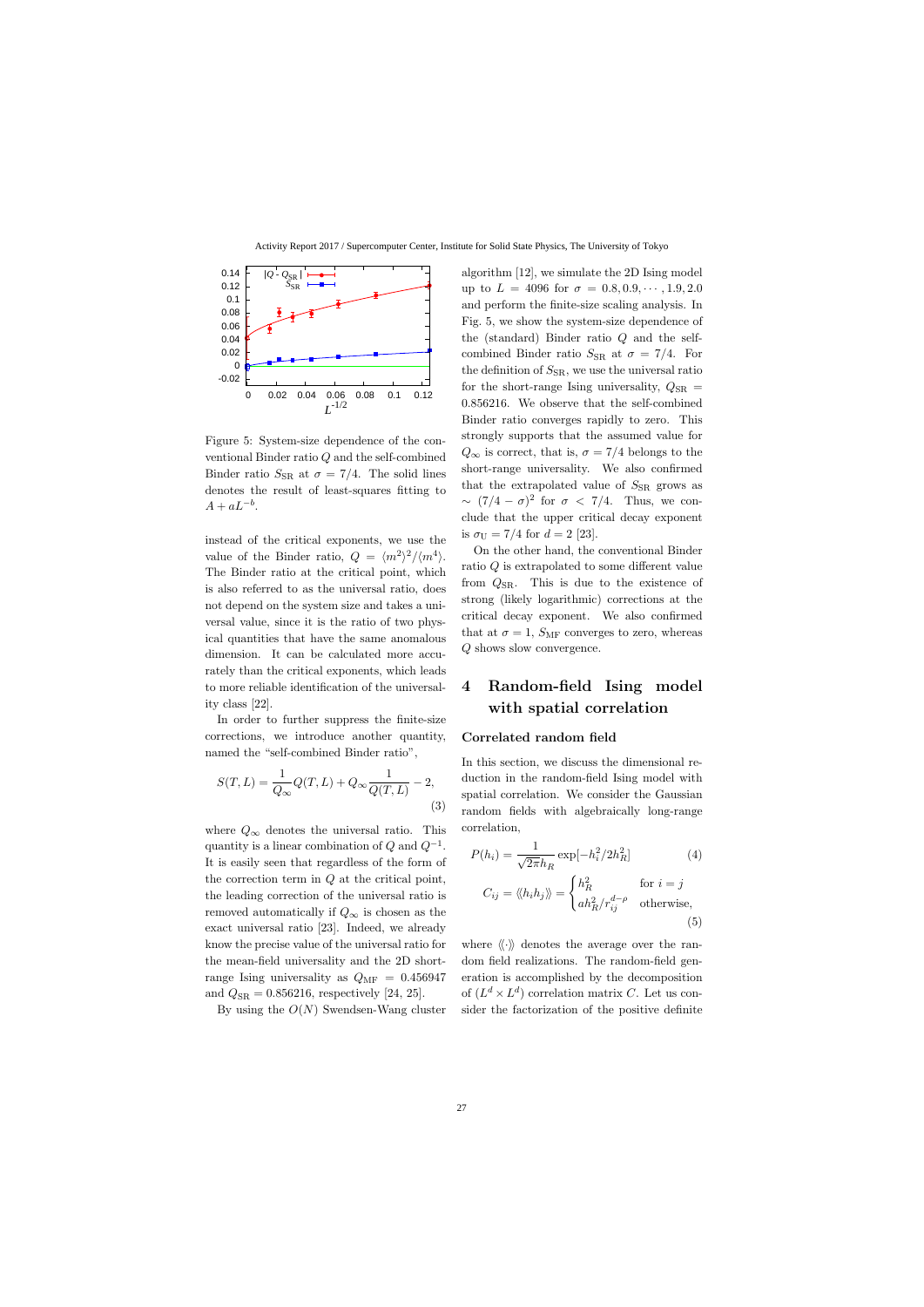

Figure 6: Scaling plot of the connected susceptibility of the 3D RFIM with (a)  $\rho = -\infty$ , (b)  $\rho = 0.0$ , (c)  $\rho = 0.5$ , and (d)  $\rho = 1.0$ .

symmetric matrix  $C$  into a matrix  $M$  and its transpose,  $C = MM^T$ . This factorization can be done by the Cholesky decomposition or the diagonalization. Once the matrix M is constructed, we can generate the correlated Gaussian random fields Y by multiplying the matrix M and a vector of independent standard Gaussian random numbers X as  $Y = MX$ . It is straightforward to confirm that the correlation between the components in  $Y$  is equal to C, i.e.,  $\langle \langle Y Y^T \rangle \rangle = C$ . Note that the cost for the random field generation is proportional to  $L^{3d}$ . In this work, we use the parallel eigensolver via the Rokko Library [26] to generate  $2^{20}$  samples of random field up to  $L = 32$  and 14 for three-dimensional (3D) and four-dimensional (4D) cases, respectively.

#### Finite size scaling analysis

We calculated the specific heat, the connected and disconnected susceptibilities, the connected and disconnected Binder ratios, etc, by using the MCMC method. The connected and disconnected susceptibilities are defined by

$$
\chi_{\text{con}} = L^d \langle \langle m^2 \rangle - \langle |m| \rangle^2 \rangle \tag{6}
$$

$$
\chi_{\text{dis}} = L^{d}[\langle\langle |m| \rangle^{2} \rangle\!\rangle - \langle\langle |m| \rangle\,\rangle\!\rangle^{2}], \quad (7)
$$

respectively. The former represents the thermal fluctuations, whereas the latter does the random fluctuations. Accordingly, they are characterized by different critical exponents,  $\gamma$ and  $\bar{\gamma}$ , respectively.

In Fig. 6, we show the finite-size scaling plot of the connected susceptibility,

$$
\chi_{\text{con}} = L^{\gamma/\nu} \bar{\chi}_{\text{con}} (L^{1/\nu} (T - T_{\text{c}}))
$$
 (8)

for the 3D RFIM with  $\rho = -\infty$ , 0.0, 0.5, and 1.0, from which the exponent  $\gamma$  and  $\nu$  are estimated as listed in Table 1. We also performed similar analysis for the 4D RFIM with  $\rho = -\infty$ , 0.0, 0.5, 1.0, and 1.5. We found that the exponent  $\gamma$  increases gradually as  $\rho$  increases. This behavior is consistent with that the effective dimension decreases as  $\rho$  increases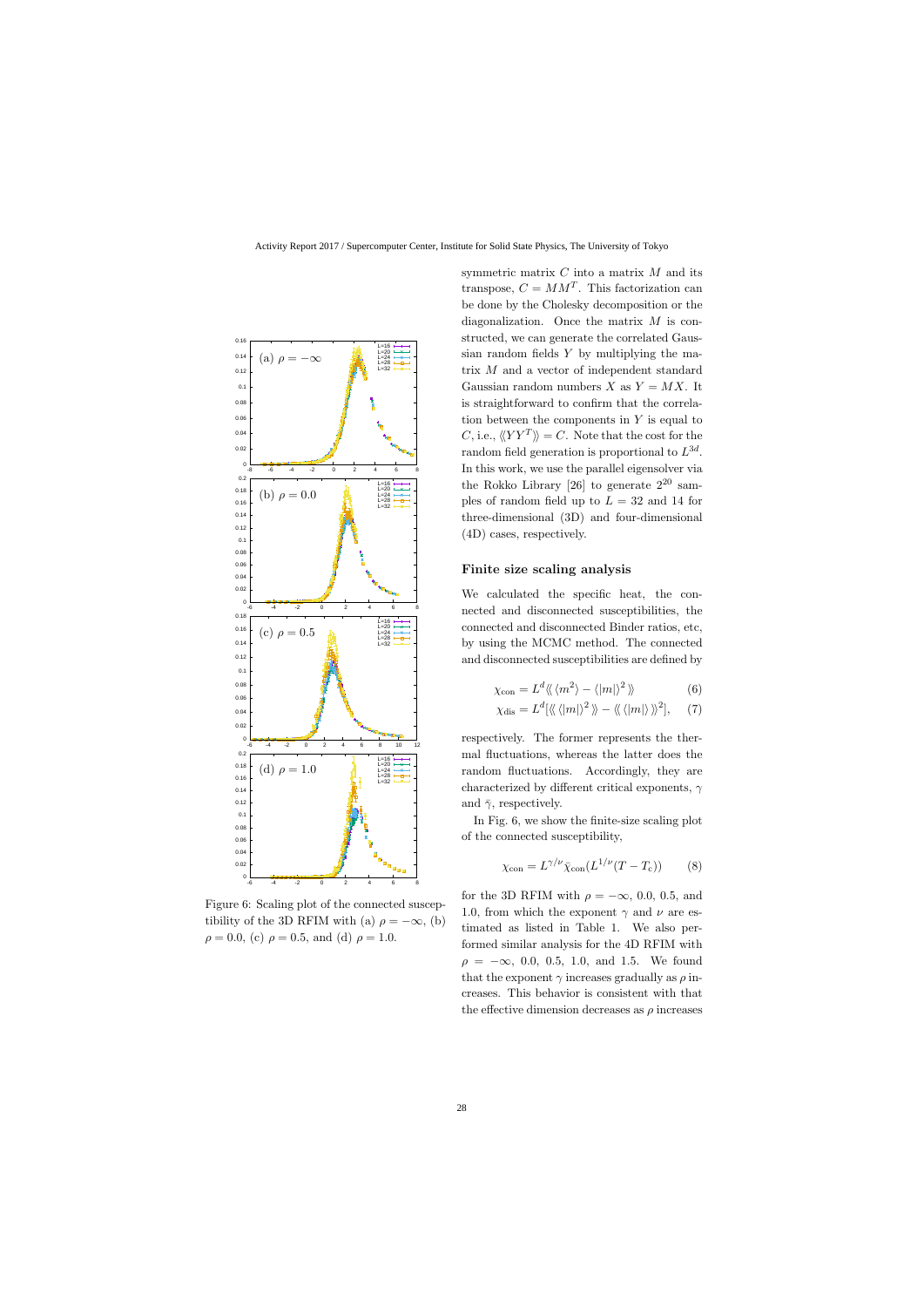| $d_{\cdot}$ | $\rho$    | $T_c$   | $\nu$  |          | D      |
|-------------|-----------|---------|--------|----------|--------|
|             |           |         |        | $\gamma$ |        |
| 3           | $-\infty$ | 3.42(4) | 1.4(2) | 2.3(2)   | 1.3(1) |
|             | 0.0       | 3.55(6) | 1.5(4) | 2.5(7)   | 1.4(2) |
|             | 0.5       | 3.43(5) | 1.5(3) | 2.5(4)   | 0.8(3) |
|             | 1.0       | 3.17(9) | 1.8(4) | 3.0(2)   | 0.3(3) |
| 4           | $-\infty$ | 5.74(3) | 0.8(1) | 1.5(2)   | 2.0(2) |
|             | 0.0       | 5.82(6) | 1.1(2) | 2.1(3)   | 2.1(2) |
|             | 0.5       | 5.68(9) | 1.3(3) | 2.3(3)   | 1.7(2) |
|             | 1.0       | 5.5(2)  | 1.6(3) | 2.6(4)   | 1.3(3) |
|             | $1.5\,$   | 4.9(3)  | 2.3(6) | 3.4(7)   | 1.0(1) |

Table 1: Critical exponents of the 3D and 4D RFIM obtained by the finite-size scaling analysis for the connected susceptibility.

for  $\rho \geq 0$  (cf.  $\gamma = 1$ , 1.2372, and 7/4 for the pure Ising model in four, three, and two dimensions, respectively). We observe the critical exponents for the 3D case with  $\rho = 0.0$ agree with those for the 4D case with  $\rho = 1.0$ . This is again consistent with the previous theoretical prediction,  $D = d - \rho$  at the upper and lower critical dimensions.

As seen clearly in Fig. 6, the finite-size scaling becomes worse as  $\rho$  increases. This might be due to the fact that the effective dimension approaches to the lower critical dimension, or becomes lower than that. Indeed, by using the scaling relation,  $\eta = 2 - \gamma/\nu$  together with  $D = d - \rho - 2 + \eta$ , we can estimate the effective dimension of the criticality as presented in Table 1. The effective dimension is the same for  $\rho = -\infty$  and 0.0, and starts to decrease both in the 3D and 4D cases as expected, and it becomes smaller than the lower critical dimension,  $D = 1$ , for 3D case with  $\rho = 1.0$ .  $\frac{1.0}{4-80}$  5.7(3)  $-0.8(1)$  3.1(9)  $\frac{1.0}{2}$  3.0(2)<br>  $0.0$  5.8(6)  $1.1(2)$  2.1(3)  $2.1(2)$ <br>  $0.0$  5.82(6)  $1.1(2)$  2.1(3)  $2.1(2)$ <br>  $0.5$  5.62(9)  $1.3(3)$  2.6(3)  $1.6(4)$  2.6(4)  $1.3(3)$ <br>  $1.5$  4.9(3)  $2.3(6)$  3.4(7

Finally, we mention the double peak structure of the specific heat. In Fig. 7, we show the temperature dependence of the specific heat of the 3D RFIM with  $\rho = 0.5$ . The sharper peak at lower temperature corresponds to the phase transition to the ordered phase. However, we observe that for sufficiently large  $\rho$ an extra peak appears at higher temperature.



Figure 7: Temperature dependence of the specific heat of the 3D RFIM with  $\rho = 0.5$ . Growth of the second peak around  $T \approx 4.0$ is clearly observed.

another critical behavior at higher temperature [27], though we have no solid explanation for for the moment,

### 5 Summary

In this article, we have reviewed the recent advances in the Markov-chain Monte Carlo method, especially the irreversible kernel and the  $O(N)$  method based on the geometric allocation technique. We present the results of our recent Monte Carlo study on the Ising model with long-range interaction as well as the correlated random-field Ising model, both of which exhibits critical behavior with non-integer effective dimensions depending on the decay exponent of the interaction or the spatial correlation of the random field. We established the upper and lower critical decay exponent for the 2D Ising model with LRI by using the  $O(N)$ cluster Monte Carlo method together with the self-combined Binder ratio. For the correlated RFIM, we also observed that the effective dimension of the universality becomes small as the decay exponent increased. However, by the present accuracy of the MCMC simulation, we can not determine the critical decay exponent of the spatial correlation, at which the effective dimension becomes unity and thus the finitetemperature phase transition vanishes. This